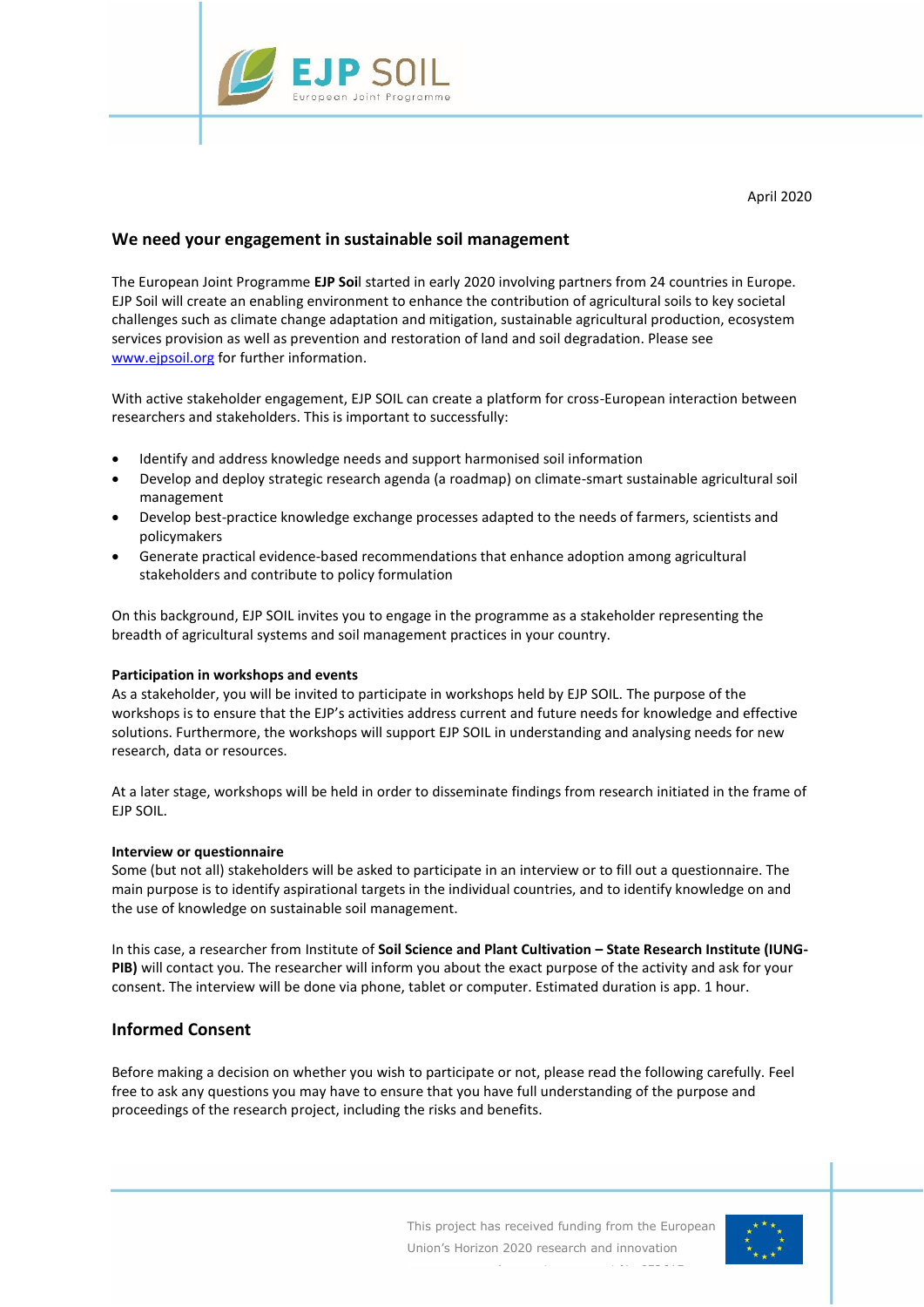

Please contact dr hab. Aliną Syp , IUNG-PIB, tel. 48 81 4786 763; e-mail: asyp@iung.pulawy.pl or dr hab. Grzegorzem Siebielcem; IUNG-PIB, tel. 48 81 4786 910; e-mail: [gs@iung.pulawy.pl](mailto:gs@iung.pulawy.pl) for any questions you may have.

#### **Compliance with legal and ethical regulations**

At all times, we assure full compliance with relevant national and EU legislation on data protection and ethical standards.

#### **Risks**

There are no risks associated with this research, as the data collection is completely anonymous. You are taking part in this research as a representative of an important soil stakeholder. The opinions expressed should reflect your own position or the position of your organization and you may consult your superiors, if necessary. No personal information is requested.

## **Privacy and confidentiality**

Responses you give will be recorded and stored digitally on the server of the involved research institute. Your recorded data will not include any personal identification; hence, it will not be possible to identify the source of the information. Information collected will be used for the duration of the project and will be processed during the phase of data analysis. It will be included in project reports, deliverables and promotional materials. These will be accessible through the project website and publication services of the European Commission in the scope of Horizon 2020. The results of the research can also be published in the relevant scientific journals or at conferences and be used in additional research studies.

#### **Voluntary nature of the research**

Participation in this research is voluntary. You can revoke your consent any time during the implementation of the project by either contacting dr hab. Aliną Syp , IUNG-PIB, tel. 48 81 4786 763; e-mail: asyp@iung.pulawy.pl or dr hab. Grzegorzem Siebielcem; IUNG-PIB, tel. 48 81 4786 910; e-mail[: gs@iung.pulawy.pl](mailto:gs@iung.pulawy.pl) or the project coordinator dr hab. Bożena Smreczak/ IUNG-PIB, tel. 48 81 4786 918; e-mail: bozenas@iung.pulawy.pl.

#### **Consent**

By signing this document, you agree to participate in the research. Please make sure that questions you may have about the research have been answered and that you have a full understanding of what you are being asked to do.

Due to the current CoVID regulations, we kindly ask you to sign the document and send a scanned copy to dr hab. Aliną Syp , IUNG-PIB, tel. 48 81 4786 763; e-mail: asyp@iung.pulawy.pl or dr hab. Grzegorzem Siebielcem; IUNG-PIB, tel. 48 81 4786 910; e-mail[: gs@iung.pulawy.pl](mailto:gs@iung.pulawy.pl) The researcher will keep this copy together with the relevant research records. Please also keep the document for your own records.

This consent form is made pursuant to the relevant national, European and international data protection laws and regulations as well as personal data treatment obligations. Specifically, this consent form complies with the Regulation (EU) 2016/679 of the European Parliament and of the Council of 27 April 2016 on the protection of natural persons with regard to the processing of personal data and on the free movement of such data, and repealing Directive 95/46/EC (General Data Protection Regulation)

| Name and surname of stakeholder | Name and surname of the researcher |
|---------------------------------|------------------------------------|
|                                 |                                    |
|                                 |                                    |

programme under grant agreement No 652615.